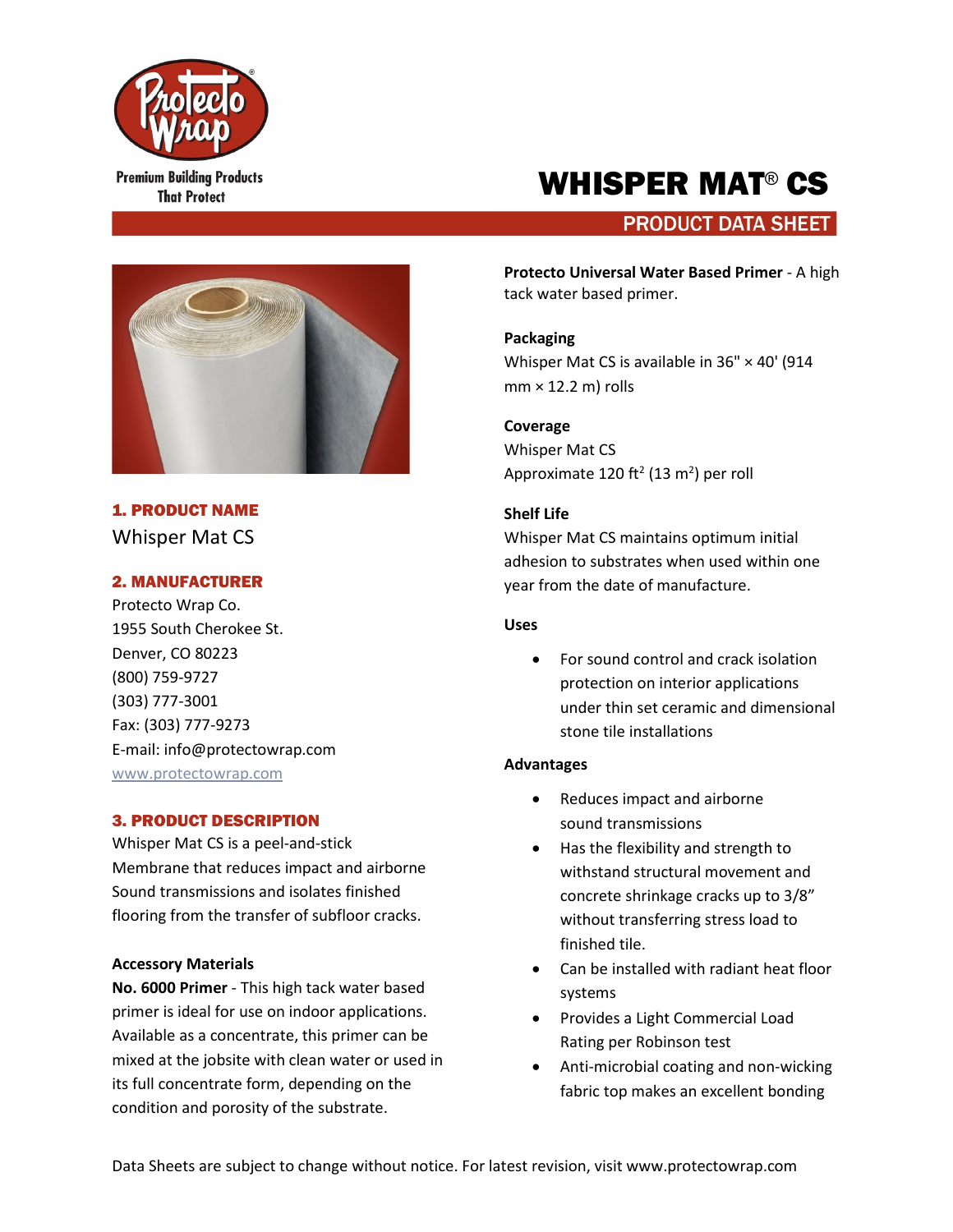surface for latex modified thin set mortars

# **Suitable Substrates (Interior Use Only)**

- Exterior glue plywood
- Mortar beds
- Concrete
- Cement backer board
- Cement terrazzo
- Ceramic tile and dimensional stone
- Gypcrete
- Stained concrete
- Radiant heated subfloors
- Metal
- Portland based leveling and patching compounds
- Oriented strand board (OSB)

## **Limitations**

- Do not apply over marine-grade plywood, wood plank flooring, particle board, Luan, Masonite, laminate or fiberglass surfaces
- Not for use under agglomerate tile, LVT, cement and epoxy floor topping systems
- Not for use as a waterproofing membrane - if waterproof installation is required refer to Protecto LM Tech Data Sheet
- Not for use on concrete floors when hydrostatic head pressure or excessive water vapor transmission exceeds 4lbs. (tested by "Calcium Chloride Test" method), where constant water vapor transmission is present or a relative humidity level of more than 75% of slab, these conditions must be mitigated prior to Whisper Mat CS installation.
- Do not use under mortar beds thicker than 3/8", installations requiring more than 3/8" of thin-set mortar need to be

raised with a self-leveling compound or a pre-mortar bed and allowed to cure prior to installation

- Do not use solvent-based sealants on or around Whisper Mat CS as they may deteriorate the product
- Do not install over wet primer
- Existing cracks larger than 3/16" should be prepared with proper backing material prior to installation of membrane
- Not for use over expansion or structural movement joints

# 4. TECHNICAL DATA

| Property                              | Test<br>method       | Result                                      |
|---------------------------------------|----------------------|---------------------------------------------|
| Color                                 |                      | Grey top/black<br>adhesive                  |
| <b>Thickness</b>                      |                      | 110 mil                                     |
| Application<br>Temperature            |                      | 45°F to 120°F (7°C to<br>49°C)              |
| Operating<br>Temperature              |                      | -20°F to 180°F (-29°C<br>to $82^{\circ}$ C) |
| Robinson<br><b>Floor Test</b>         | ASTM<br>C627         | Light                                       |
| Delta Impact<br>sound<br>transmission | <b>ASTM</b><br>E2179 | Delta IIC 22                                |
| Airborne<br>sound<br>transmission     | <b>ASTM</b><br>E90   | <b>STC 55</b>                               |
| Impact sound<br>transmission          | <b>ASTM</b><br>E492  | <b>IIC 50</b>                               |

#### **Sound Reduction Ratings:**

8" Concrete Slab with Ceiling Assembly: **IIC 72 STC 72**

8" Concrete Slab – No Ceiling: **IIC 51 STC 56**

6" Concrete Slab - No Ceiling: **IIC 50 STC 55**

Delta Impact sound transmission: **Delta IIC 22**

Refer to the Protecto Wrap website for more testing.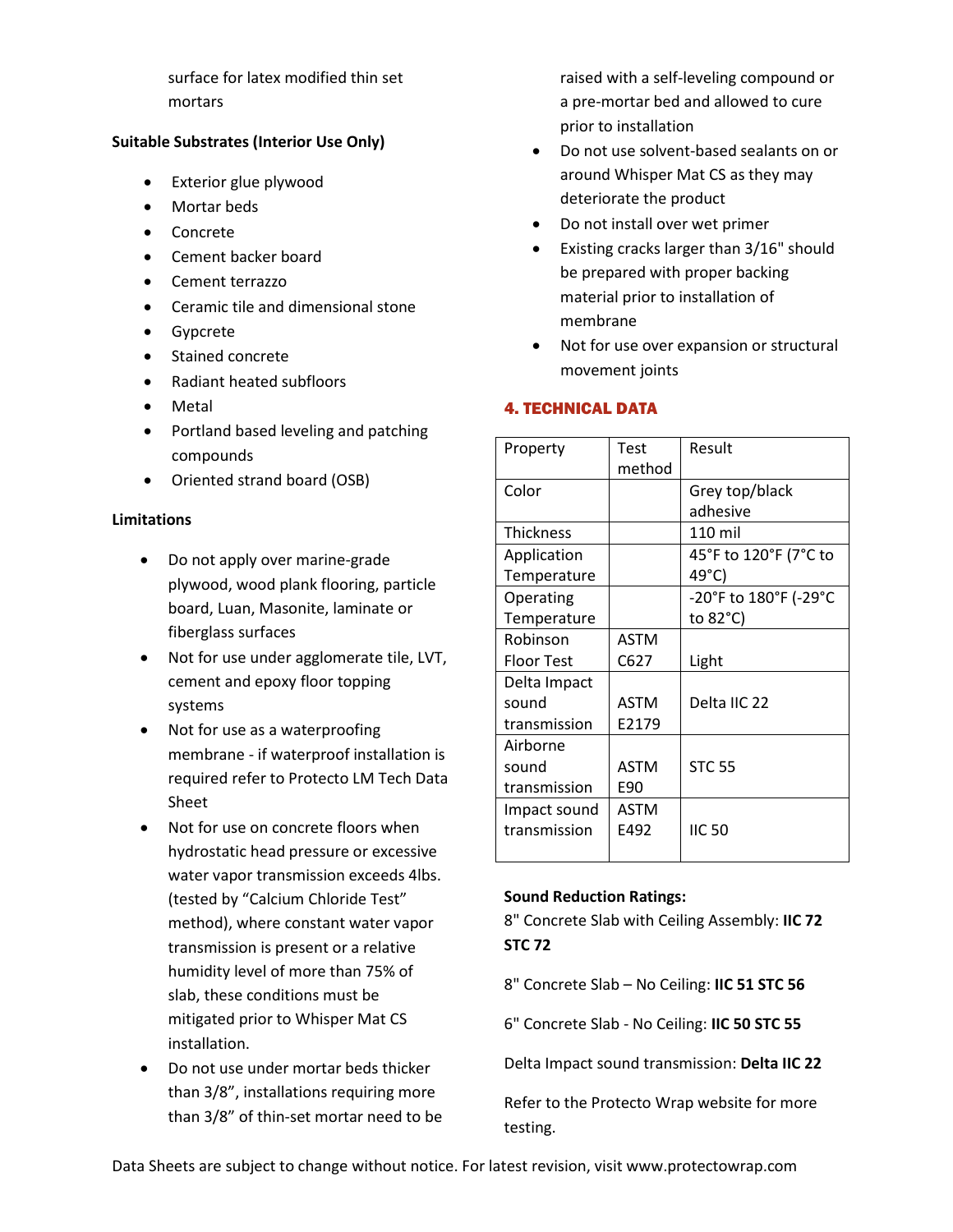# 5. INSTALLATION

#### **Surface Preparation**

Substrate must conform to ANSI A108.01 standards. Assemblies over which Whisper Mat CS will be installed shall be in conformance with the International Residential Code (IRC) for residential applications, the International Building Code (IBC) for commercial applications, or applicable building codes.

Perimeter and field movement joints are to be installed in accordance with TCNA Method EJ171.

• Flooring and membrane must acclimate to jobsite conditions before installation. substrates must be dry, clean and free of dirt, grease, wax, paint, oil or loose foreign matter that would adversely affect adhesion of the Whisper Mat CS. Not for use on concrete floors when hydrostatic head pressure or excessive water vapor transmission exceeds 4lbs. (tested by ASTM E1869 "Calcium Chloride Test" method), where constant water vapor transmission is present or an RH level of more than 75% of slab, these conditions must be mitigated prior to Whisper Mat CS installation.

#### **Priming**

Always apply the Protecto Wrap No. 6000 Primer or Protecto Universal Water Based Primer to the substrate and allow to dry (approximately 30 minutes) before installing the Whisper Mat CS to ensure a good bond. Contractor must test for proper adhesion.

#### **Layout**

Unroll Whisper Mat CS with the release liner side down. Precut the length slightly longer than the distance to be covered. Trim membrane to fit against walls and cutouts within ¼". Fold back half of the length of the roll back over the other half of the material. Score

through the release liner only and take care not to cut completely through membrane.

#### **Application**

Pull release liner away from membrane where scored. As the release liner is pulled away, hand-smooth the membrane to contact the primed substrate. Keep the release liner material close to the floor while pulling away; this will allow for a more controlled application of the membrane. Align membranes in a butt joint fashion making sure not to overlap seams.

Note - There will be an immediate and aggressive bond of the membrane to the primed substrate. Realignment of the membrane can be difficult once adherence to the substrate begins.

After Whisper Mat CS is installed, ceramic, porcelain or stone tiles can be installed in a 3/8" or less bed of mortar that meets the ANSI 118.4 standards.

Follow the TCNA and ANSI installation requirements through the remainder of the installation.

## 6. AVAILABILITY AND COST

Whisper Mat CS is manufactured in Denver, CO; it is competitively priced and available worldwide through a network of Protecto Wrap distributors. For detailed product information or to find a local representative or distributor, contact Protecto Wrap Company corporate office for information at 1-800-759-9727.

#### 7. WARRANTY

Whisper Mat CS is warranted to be free of defects in manufacture for a period of 10 years. Protecto Wrap assumes no warranty as to the installation of its products.

#### 8. MAINTENANCE

None required. If installed in accordance with manufacturer's recommendations, Whisper Mat CS should last the life of the structure.